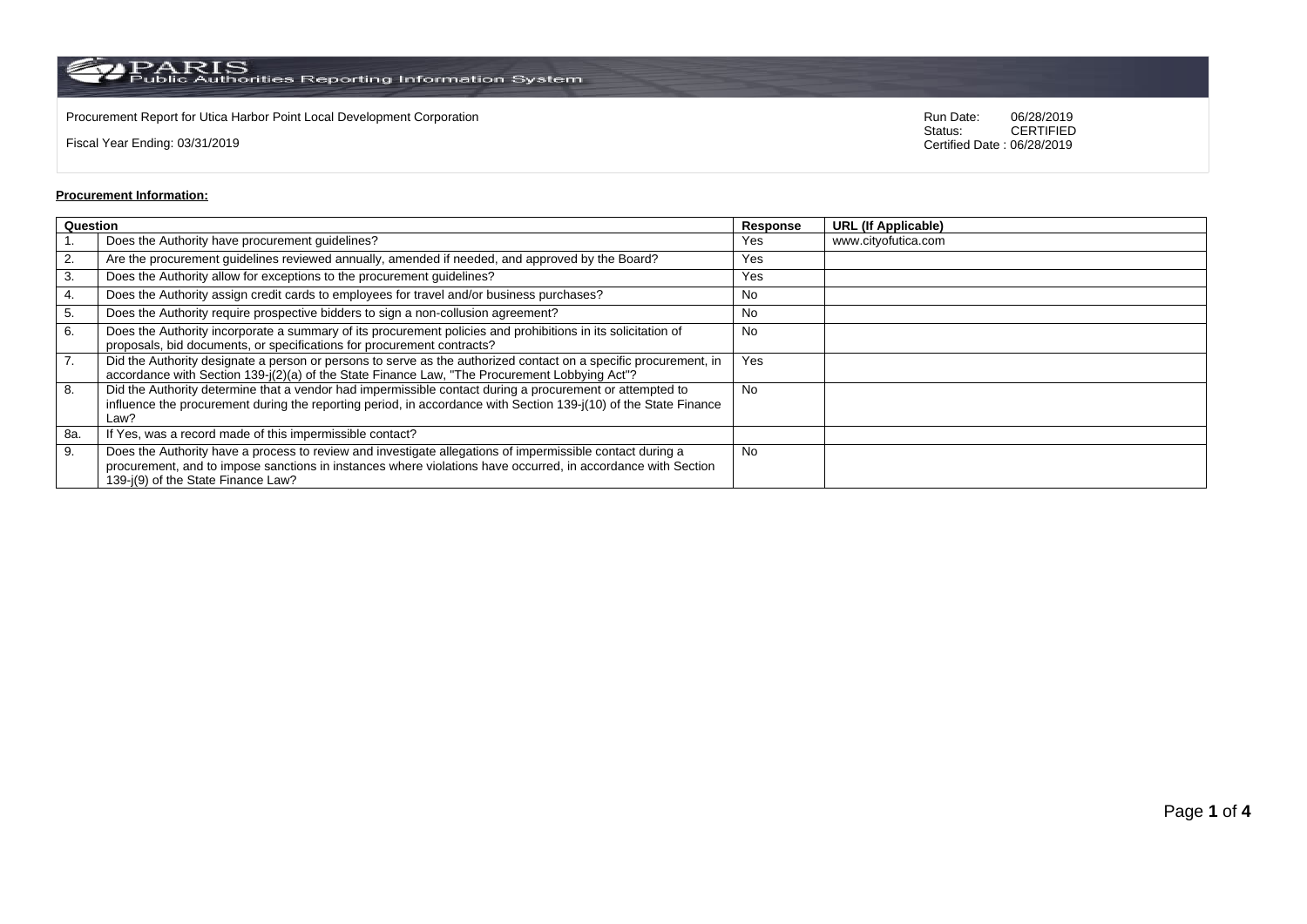$\rm PARS$  PARIS<br>Public Authorities Reporting Information System

Procurement Report for Utica Harbor Point Local Development Corporation **Run Date:** 196/28/2019 Run Date: 06/28/2019<br>Status: CERTIFIED

Fiscal Year Ending: 03/31/2019

CERTIFIED Certified Date : 06/28/2019

## **Procurement Transactions Listing:**

| <b>Vendor Name</b><br>-1.                                                     | Bond, Schoeneck & King, PLLC            | <b>Address Line1</b>                     | PO Box 11607         |
|-------------------------------------------------------------------------------|-----------------------------------------|------------------------------------------|----------------------|
| <b>Type of Procurement</b>                                                    | Legal Services                          | <b>Address Line2</b>                     |                      |
| <b>Award Process</b>                                                          | Non Contract Procurement/Purchase Order | City                                     | <b>SYRACUSE</b>      |
| <b>Award Date</b>                                                             |                                         | <b>State</b>                             | <b>NY</b>            |
| <b>End Date</b>                                                               |                                         | <b>Postal Code</b>                       | 13218                |
| <b>Fair Market Value</b>                                                      |                                         | Plus 4                                   |                      |
| Amount                                                                        |                                         | <b>Province/Region</b>                   |                      |
| <b>Amount Expended For</b><br><b>Fiscal Year</b>                              | \$13,182.92                             | Country                                  | <b>United States</b> |
| <b>Explain why the Fair</b><br><b>Market Value is Less</b><br>than the Amount |                                         | <b>Procurement</b><br><b>Description</b> | legal services       |

| <b>Vendor Name</b><br>2.                                                      | DH Smith Company                     | <b>Address Line1</b>              | 2190 Oneida Street                        |
|-------------------------------------------------------------------------------|--------------------------------------|-----------------------------------|-------------------------------------------|
| <b>Type of Procurement</b>                                                    | Design and Construction/Maintenance  | <b>Address Line2</b>              |                                           |
| <b>Award Process</b>                                                          | Authority Contract - Competitive Bid | City                              | <b>CLAYVILLE</b>                          |
| <b>Award Date</b>                                                             | 7/25/2018                            | <b>State</b>                      | <b>NY</b>                                 |
| <b>End Date</b>                                                               |                                      | <b>Postal Code</b>                | 13322                                     |
| <b>Fair Market Value</b>                                                      |                                      | Plus <sub>4</sub>                 |                                           |
| Amount                                                                        | \$1,020,582.27                       | <b>Province/Region</b>            |                                           |
| <b>Amount Expended For</b><br><b>Fiscal Year</b>                              | \$1,060,289.75                       | Country                           | <b>United States</b>                      |
| <b>Explain why the Fair</b><br><b>Market Value is Less</b><br>than the Amount |                                      | Procurement<br><b>Description</b> | site preparation for Harbor Point (DSA-1) |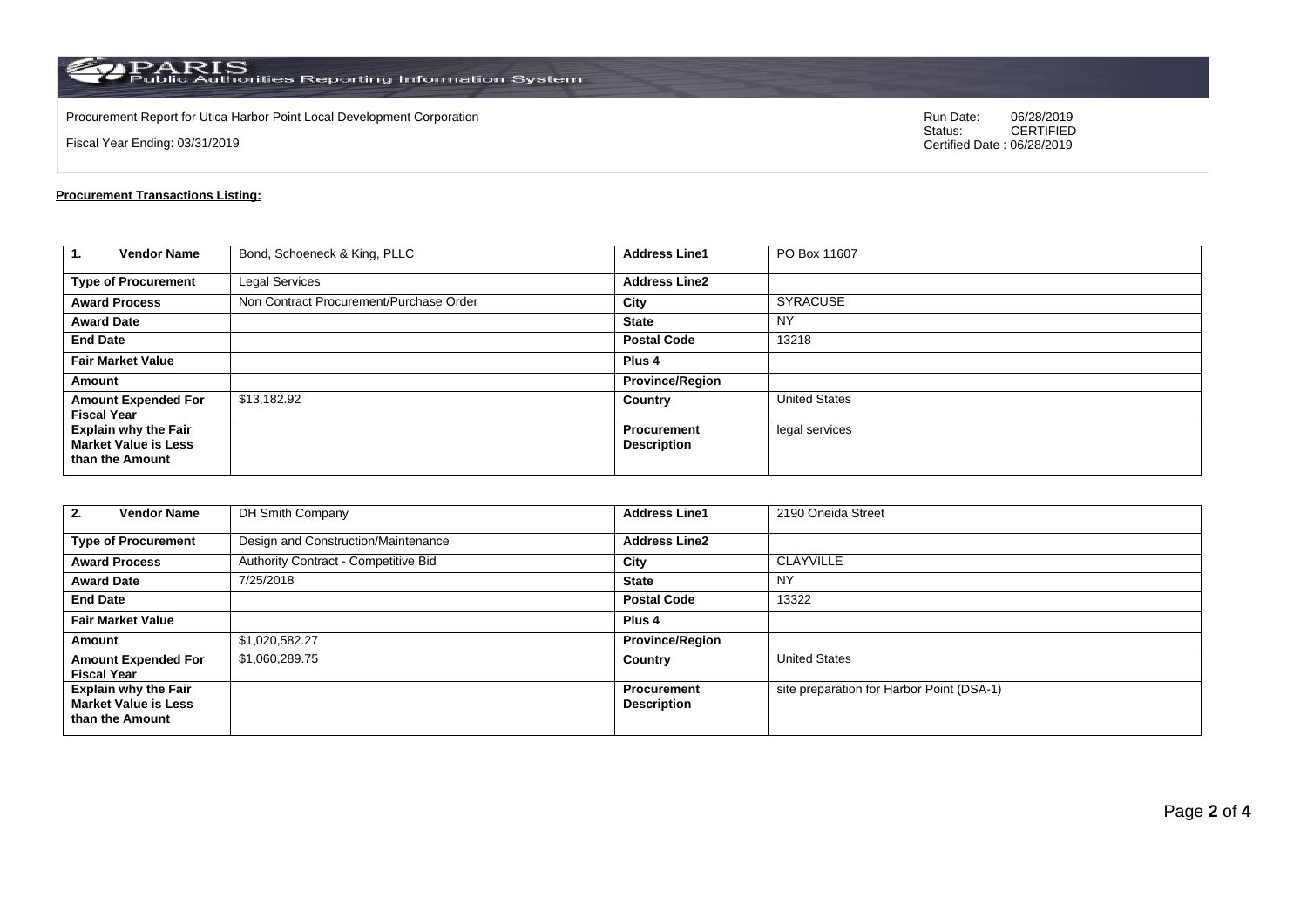PARIS<br>Public Authorities Reporting Information System

Procurement Report for Utica Harbor Point Local Development Corporation Run Date: 06/28/2019 Run Date: 06/28/2019 Run Date: 06/2019 Run Date: 06/2019 Run Date: 06/2019 Run Date: 06/2019 Run Date: 06/2019 Run Date: 06/2019

Fiscal Year Ending: 03/31/2019

06/28/2019<br>CERTIFIED Certified Date : 06/28/2019

| <b>Vendor Name</b><br>-3.   | Elan Planning                        | <b>Address Line1</b>   | 18 Division Street                                                          |
|-----------------------------|--------------------------------------|------------------------|-----------------------------------------------------------------------------|
|                             |                                      |                        |                                                                             |
| <b>Type of Procurement</b>  | <b>Consulting Services</b>           | <b>Address Line2</b>   |                                                                             |
| <b>Award Process</b>        | Authority Contract - Competitive Bid | City                   | SARATOGA SPRINGS                                                            |
| <b>Award Date</b>           | 4/2/2018                             | <b>State</b>           | <b>NY</b>                                                                   |
| <b>End Date</b>             |                                      | <b>Postal Code</b>     | 12866                                                                       |
| <b>Fair Market Value</b>    |                                      | Plus <sub>4</sub>      |                                                                             |
| Amount                      | \$500,000.00                         | <b>Province/Region</b> |                                                                             |
| <b>Amount Expended For</b>  | \$398,710.56                         | Country                | <b>United States</b>                                                        |
| <b>Fiscal Year</b>          |                                      |                        |                                                                             |
| <b>Explain why the Fair</b> |                                      | <b>Procurement</b>     | general planning and coordination of redevelopment efforts for Harbor Point |
| <b>Market Value is Less</b> |                                      | <b>Description</b>     |                                                                             |
| than the Amount             |                                      |                        |                                                                             |
|                             |                                      |                        |                                                                             |

| <b>Vendor Name</b><br>4.                                                      | Marshall & Sterling Upstate Insurance   | <b>Address Line1</b>                     | 25 Mohawk Avenue     |
|-------------------------------------------------------------------------------|-----------------------------------------|------------------------------------------|----------------------|
| <b>Type of Procurement</b>                                                    | <b>Other Professional Services</b>      | <b>Address Line2</b>                     |                      |
| <b>Award Process</b>                                                          | Non Contract Procurement/Purchase Order | City                                     | <b>SCOTIA</b>        |
| <b>Award Date</b>                                                             |                                         | <b>State</b>                             | <b>NY</b>            |
| <b>End Date</b>                                                               |                                         | <b>Postal Code</b>                       | 12302                |
| <b>Fair Market Value</b>                                                      |                                         | Plus 4                                   |                      |
| Amount                                                                        |                                         | <b>Province/Region</b>                   |                      |
| <b>Amount Expended For</b><br><b>Fiscal Year</b>                              | \$7.449.86                              | Country                                  | <b>United States</b> |
| <b>Explain why the Fair</b><br><b>Market Value is Less</b><br>than the Amount |                                         | <b>Procurement</b><br><b>Description</b> | property insurance   |